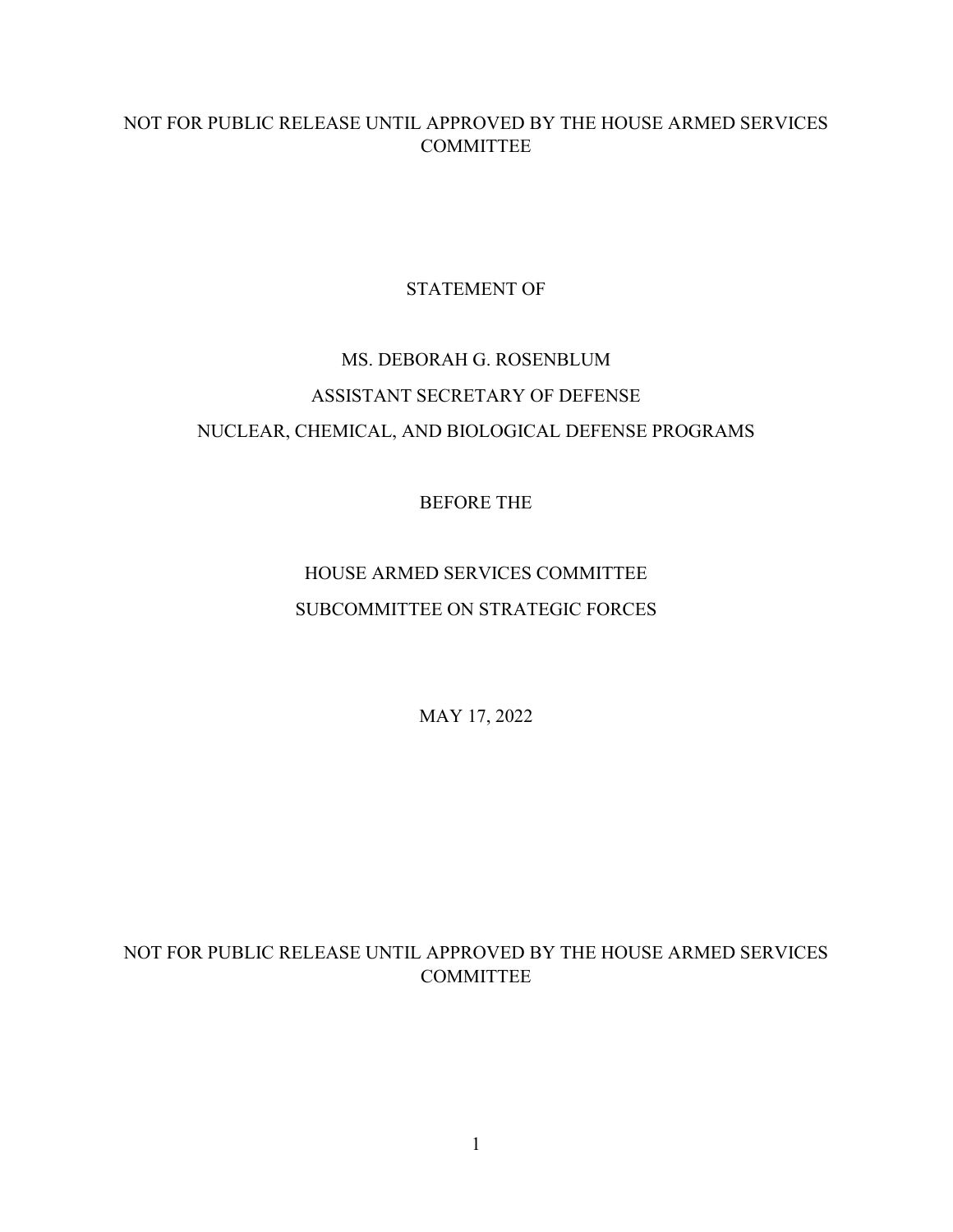#### **INTRODUCTION**

Chairman Cooper, Ranking Member Lamborn, and distinguished Members of the Subcommittee, it is an honor and privilege to testify before you today on behalf of the diverse Department of Defense (DoD) workforce who underpin the United States' nuclear deterrent. These dedicated Americans are the backbone of our nuclear deterrence mission.

We are living in a decisive decade as articulated in the Biden Administration's National Defense Strategy: a decade marked by dramatic changes in geopolitics, a rapidly changing global balance of military capabilities, emerging technologies, and domains of conflict in which the logic of deterrence is not well defined. The Office of the Assistant Secretary of Defense for Nuclear, Chemical, and Biological Defense Programs (ASD(NCB)) is at the forefront of U.S. efforts to sustain and modernize the U.S. nuclear deterrent, while simultaneously providing chemical and biological defense capabilities and compliance with international NCB-related treaties and agreements. As the ASD(NCB), I also serve as a senior advisor and technical expert to the Secretary and Deputy Secretary of Defense and as the Staff Director for the Nuclear Weapons Council. I take these roles very seriously, particularly in light of today's security environment and the challenges facing our enterprise.

#### **THREAT LANDSCAPE**

While the U.S. nuclear deterrent is and will remain safe, secure, and effective, the strategic threat environment in which it must do so has dramatically worsened over the past decade. Russia is completing its longstanding plan to modernize its legacy nuclear forces and is aggressively pursuing new and advanced nuclear capabilities. Russia's irresponsible nuclear saber-rattling in relation to its invasion of Ukraine has further demonstrated the importance of its diverse nuclear capabilities in its overall security strategy. China is pursuing and fielding major quantitative and qualitative improvements to its nuclear capabilities that significantly change the strategic threat they pose to the United States and our allies and partners. These combined developments are resulting in long-lasting challenges that require the United States to focus and maintain long-term attention and resources on ensuring we have a modern and credible nuclear deterrent.

#### **NUCLEAR MODERNIZATION FOR A DYNAMIC SECURITY ENVIRONMENT**

2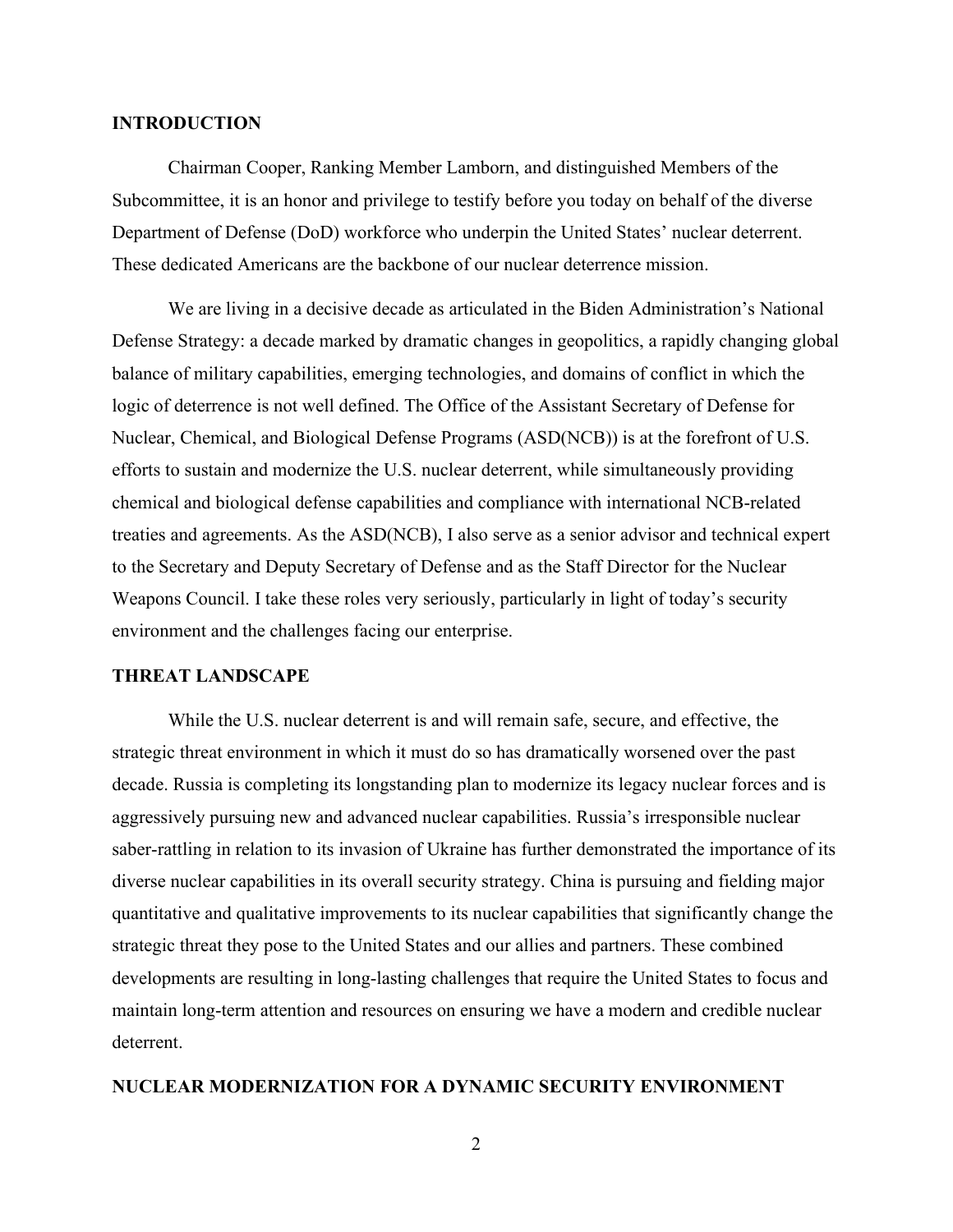In response to this security environment, the U.S. nuclear enterprise is shifting from maintenance and sustainment of legacy systems and embarking on a long-overdue modernization effort to ensure that U.S. nuclear capabilities remain safe, secure, and effective—as well as capable of addressing emerging threats. This modernization begins with production and infrastructure efforts within the National Nuclear Security Administration (NNSA) and is dependent upon our ability to safeguard the world-class science and engineering required to maintain the nuclear stockpile without nuclear explosive testing and improve the safety, security, reliability, and survivability of the deterrent. As NWC Chair, Dr. William LaPlante stated in his testimony to your counterpart subcommittee in the Senate several weeks ago that we must ensure that our nuclear weapons and delivery system modernization programs are aligned across both the Department of Defense and the Department of Energy. Today, four major nuclear delivery system modernization programs are simultaneously underway while five warhead programs will reach milestone decisions in the coming months. These milestones include:

- The W88 Alteration (ALT) 370 achieved its First Production Unit in July 2021 and is on track for a full-scale production decision this summer. The W88 ALT 370 extends the life of the W88 without increasing the warhead's military capability.
- The B61-12 achieved first production in November 2021, further assuring allies of our extended deterrence commitment, and is on track for a full-scale production decision in the next month.
- The W80-4 cruise missile warhead, which will be mated to the modernized Long-Range Standoff (LRSO) weapon, is scheduled to shift into production engineering in the coming months.
- The W87-1, a warhead modification that is driving modernization of the full production enterprise, is on track to enter its engineering development phase in time to begin replacing the W78 on alert in 2030.
- Finally, the W93 just entered its feasibility study phase, and will ensure the U.S. submarine-based deterrent force remains robust for the long-term and furthering opportunities for both the U.S. and United Kingdom, through its separate but parallel program, to responsibly address challenges within legacy nuclear forces.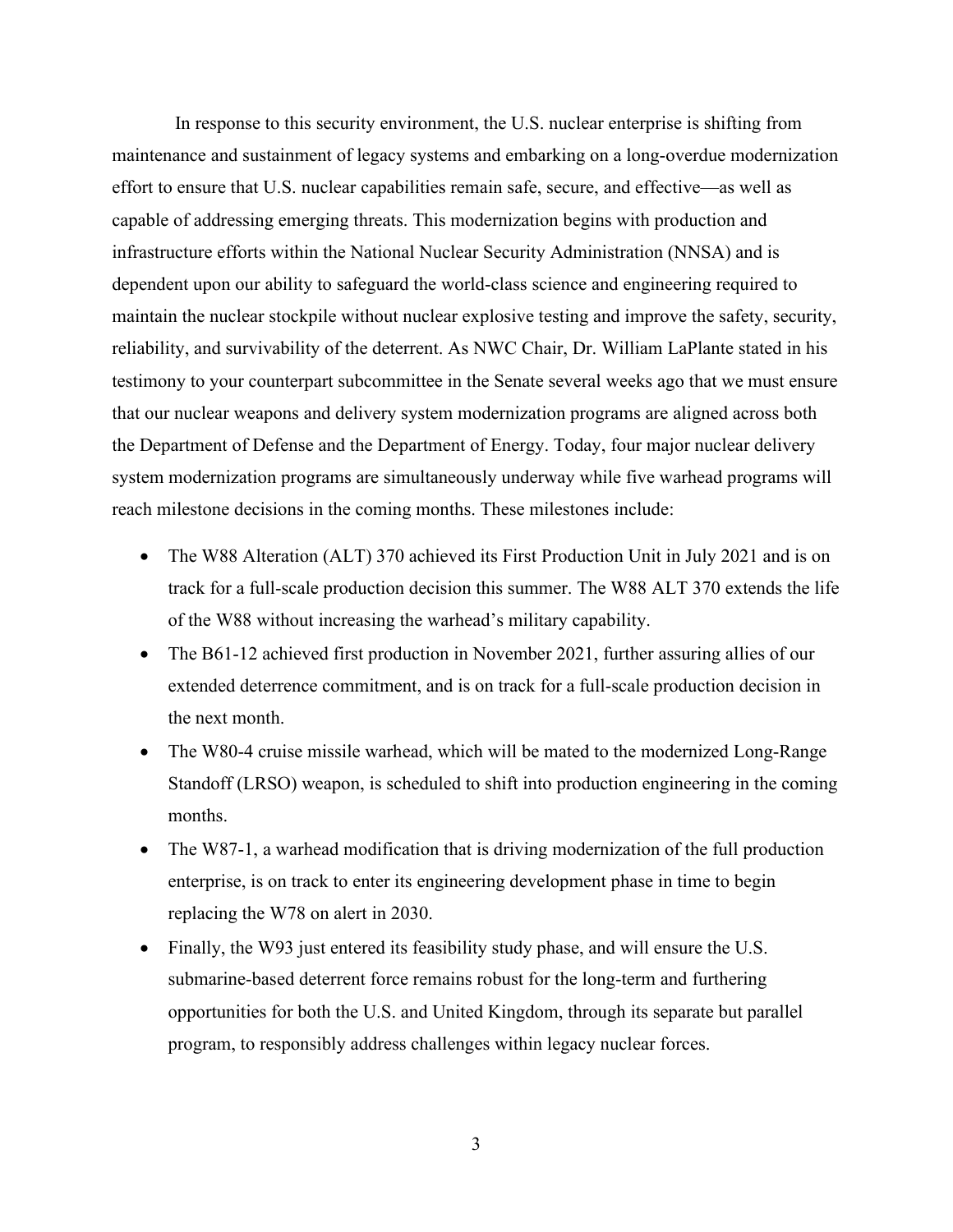DoD's nuclear delivery system programs are steadily progressing. The COLUMBIAclass submarine program is on track to deliver the first hull in time for its first strategic patrol in FY 2031 and meet U.S. Strategic Command requirements. The COLUMBIA-class will be equipped with a modernized Trident II D5 strategic weapon system, which will ensure the effectiveness of the sea-based leg of the Triad through FY 2084. The Sentinel program–– formerly known as the Ground Based Strategic Deterrent—is executing its aggressive schedule, and the Air Force is actively mitigating risks to achieving on-time delivery in the mid-2030s. Sentinel will close current ICBM capability gaps; provide increased accuracy, enhanced security, and improved reliability; and lower lifecycle costs. Sentinel will fulfill the requirements of the land-based leg of the Triad and remain adaptable to new threat environments.

The air-leg of the Triad is modernizing as well. The B-21 Raider is both a conventional and nuclear-capable bomber that will eventually replace the nuclear-capable B-2 and conventional B-1 bombers, supporting the Triad with a visible and flexible deterrent capability. The first test aircraft entered formal ground test in March 2022. The B-21 will carry the LRSO, a replacement for the nuclear-armed AGM-86B Air Launched Cruise Missile. LRSO is a joint effort involving DoD and DOE/NNSA, with the Air Force responsible for cruise missile development and integration and DOE/NNSA responsible for the W80-4 warhead. This program will maintain the viability of the B-52H fleet and ensure the U.S. continues to provide a visible, flexible, tailorable, and credible nuclear deterrent through the airborne leg of the Triad. The F-35 Dual Capable Aircraft (DCA) program remains on schedule and is an important aspect of our support to the North Atlantic Treaty Organization's (NATO) nuclear deterrent. The F-35A DCA ensures the continued capability and mission effectiveness of Allied forces. As the Vice-Chair of the NATO High Level Group, I support our Allies in matters concerning the safety, security, and survivability of NATO's nuclear deterrent. These and other efforts in support of our NATO Allies will continue to be of critical importance in the current and future security environment.

Underpinning the strategic Triad is the Nation's nuclear command, control, and communications system (NC3). DoD has embarked on a sweeping and long overdue modernization of NC3 to improve the efficiency and alignment of the 200+ individual systems that compose the overall NC3 architecture. This modernization is essential to continue to provide assured and resilient command and control to the President.

4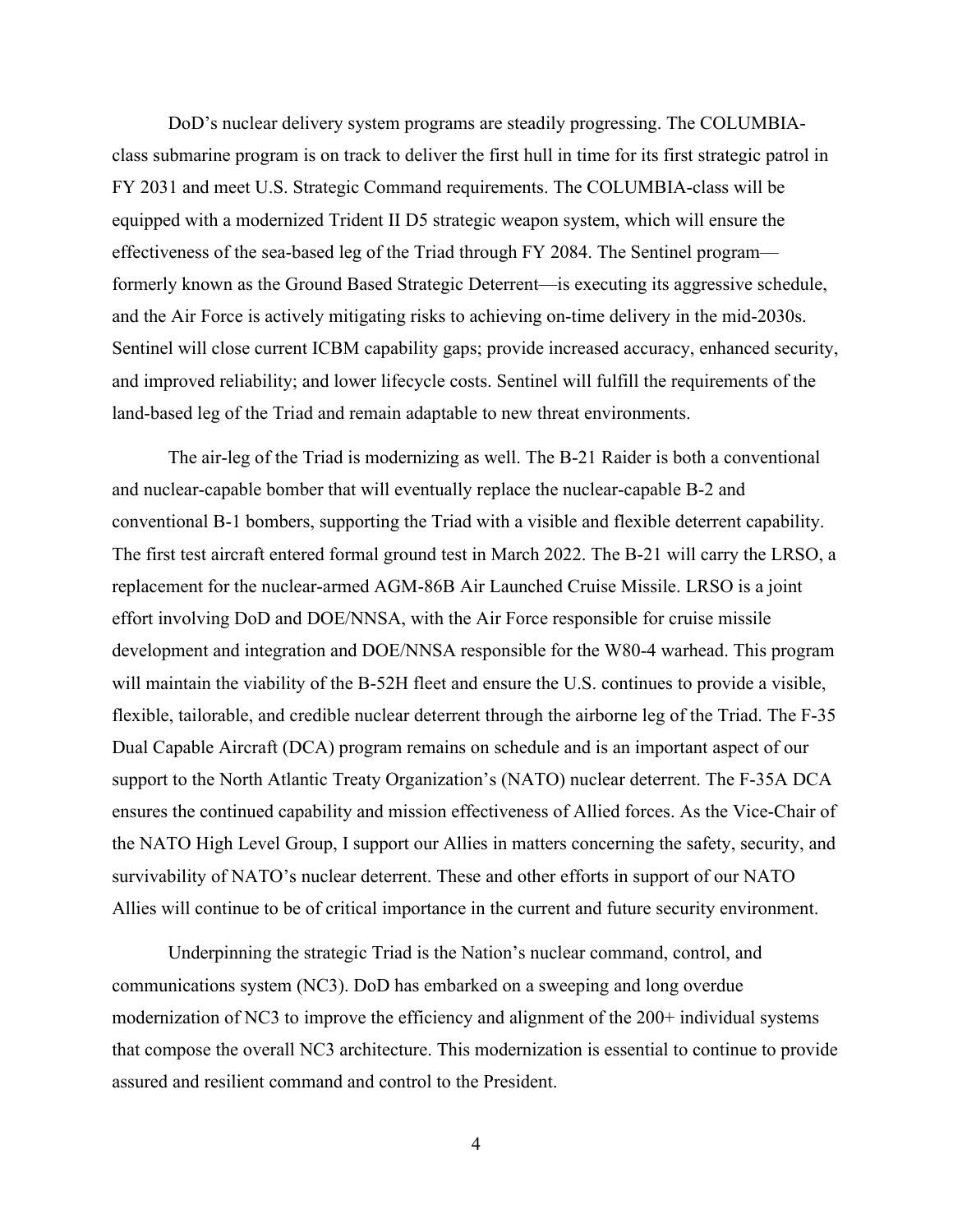Ensuring U.S. nuclear forces remain safe and secure requires collaboration within the nuclear enterprise. Stakeholders are continuously collaborating on U.S. nuclear weapons surety policies and activities. Nuclear security threat capability assessments are being updated to reflect evolving adversary cyber, asymmetric, and conventional capabilities against nuclear command and control systems, physical security systems, and material supply chains. We continue to execute a robust DoD Force-On-Force Exercise Program that assesses adversary capabilities against legacy and future nuclear weapons security systems. These exercises evaluate the effectiveness of current security policies and system standards against assessed threats. If and when gaps are identified, we explore, test and implement innovative material and policy mitigations. These solutions are then shared across the nuclear enterprise to identify efficiencies and promote cross-agency collaboration. To that end, reviews such as the safety, security, and reliability failsafe review directed by the FY2022 National Defense Authorization Act (NDAA) are key to having continued assurance in the security and reliability of U.S. nuclear systems.

In a reflection of the kind of collaboration and integration nuclear modernization requires, the Department, led by the Under Secretary of Defense for Policy, conducted a review of U.S. nuclear posture over the past year. This collaborative effort resulted in continued support for modernization of the Triad and the resulting guidance emphasizes the need for strong cooperation between all partners in the nuclear enterprise. I applaud the success exhibited by this process and remain committed to leading the NCB organization through Nuclear Posture Review implementation efforts going forward.

#### **NUCLEAR WEAPONS COUNCIL**

As the Staff Director for the NWC, I am happy to report that the NWC is dedicated to enabling a modern, flexible, and balanced stockpile underpinned by a resilient and responsive production enterprise. The NWC recognizes that production issues are of great interest to this subcommittee and have garnered significant public attention. We are committed to working with our NNSA partners, through the NWC process, to mitigate production and infrastructure challenges. I want to thank our NNSA partners for their diligence and transparency. The NWC depends on the close relationship with NNSA to successfully satisfy its statutory responsibilities, which we have done since the inception of the Council. As modernization progresses, the NWC

5